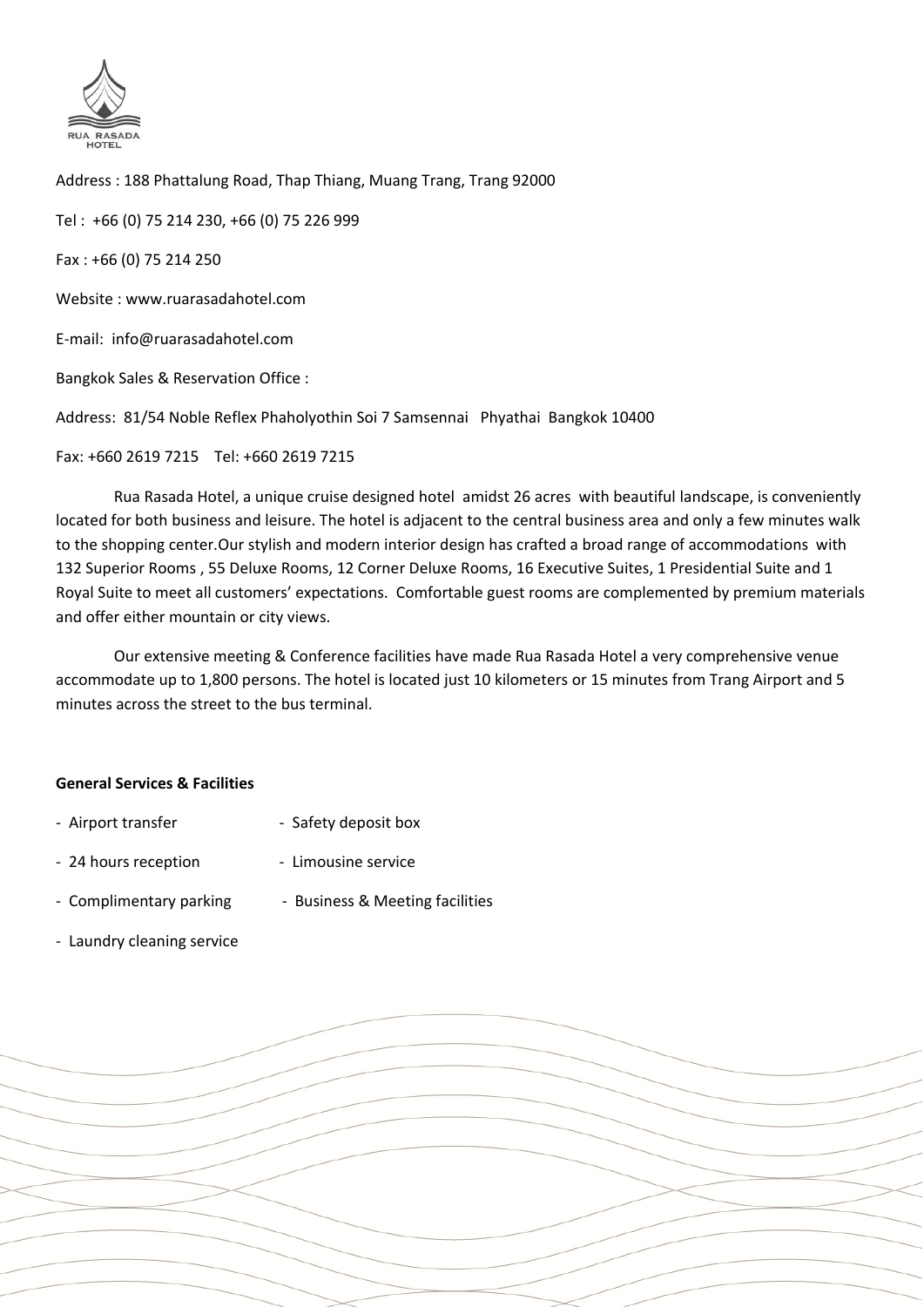

#### **Guest Room: Services & Facilities**

- Air conditioning extending the Morking desk
- Bed linen Wardrobe
- Bedside lamp entitled and the Second Lagrange Turn down service
- Minibar  **Wake up call**
- IDD telephone with speaker Hairdryer
- In-room personal electronic safe Bath amenities
- International cable/ satellite TV Bathrobes / Slippers
- Tea/ coffee making facilities Shower room
- LCD TV Internet Access
- Daily housekeeping extended by the Baby cot
- Heat detector & sprinkler system Rollaway bed
- 24 hours security service The Semergency Lightings
- Video surveillance in hallways Emergency Electric Generator
- Visual alarm in common area Fire extinguisher
- Smoke alarm Handicap
- Heat detector & Fire Alarm with light Halal
- DVD Player **COMPONEY CONSUMER** Toothbrush
- Shaver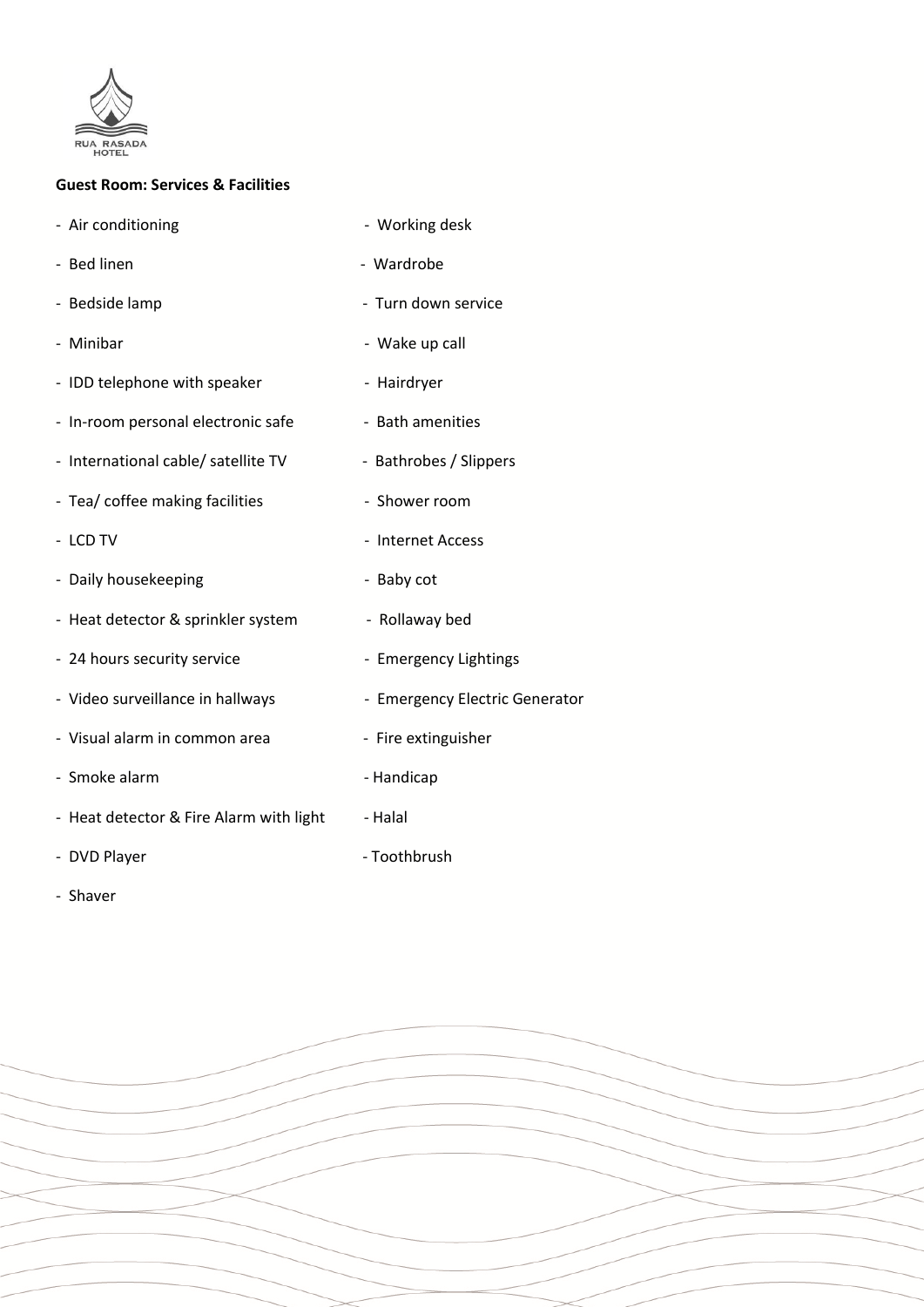

## **\* Applicable Charge**

## **Dining & Entertainment**

#### **Pakarang Restaurant**

Service hours 06.30 a.m. – 05.00 p.m.

 Located on the M floor, serving buffet breakfast and a la carte menu by highly-experienced chefs for lunch and dinner, which offers a wide selection of Asian and Western food, including Trang Traditional Cuisine. Vegetarian food is also available.

#### **Samutthara Lobby Lounge**

Service hours: 07:00 a.m. – 12.00 p.m.

 A good place for relaxation with a range of refreshments: light snacks, full open bar, cool beers,cocktails, exotic juices, fine wines, and champagnes. Try our signature juice: light –mango (or Bao mango, only grown in Trang). Our live music band will entertain you all night.

## **Pier 88 Restaurant and Bar**

Service hours: Sun-Thu 05:00 p.m. – 01.00 a.m.

Fri-Sat 05:00 p.m. – 02.00 a.m.

 Enjoy food in the romantic atmosphere whether or a large group of friends getting together for a party.Pier 88 is a perfect choice.

## **The Terminal Exclusive Club**

Service hours: Sun - Sat 09.00 p.m. -02.00 a.m.

 After travel to the fullest during the day in Trang. Especially for entertainment night time waiting to provide fun excitement to keep the night surfers always. The Terminal Exclusive Club is a perfect choice.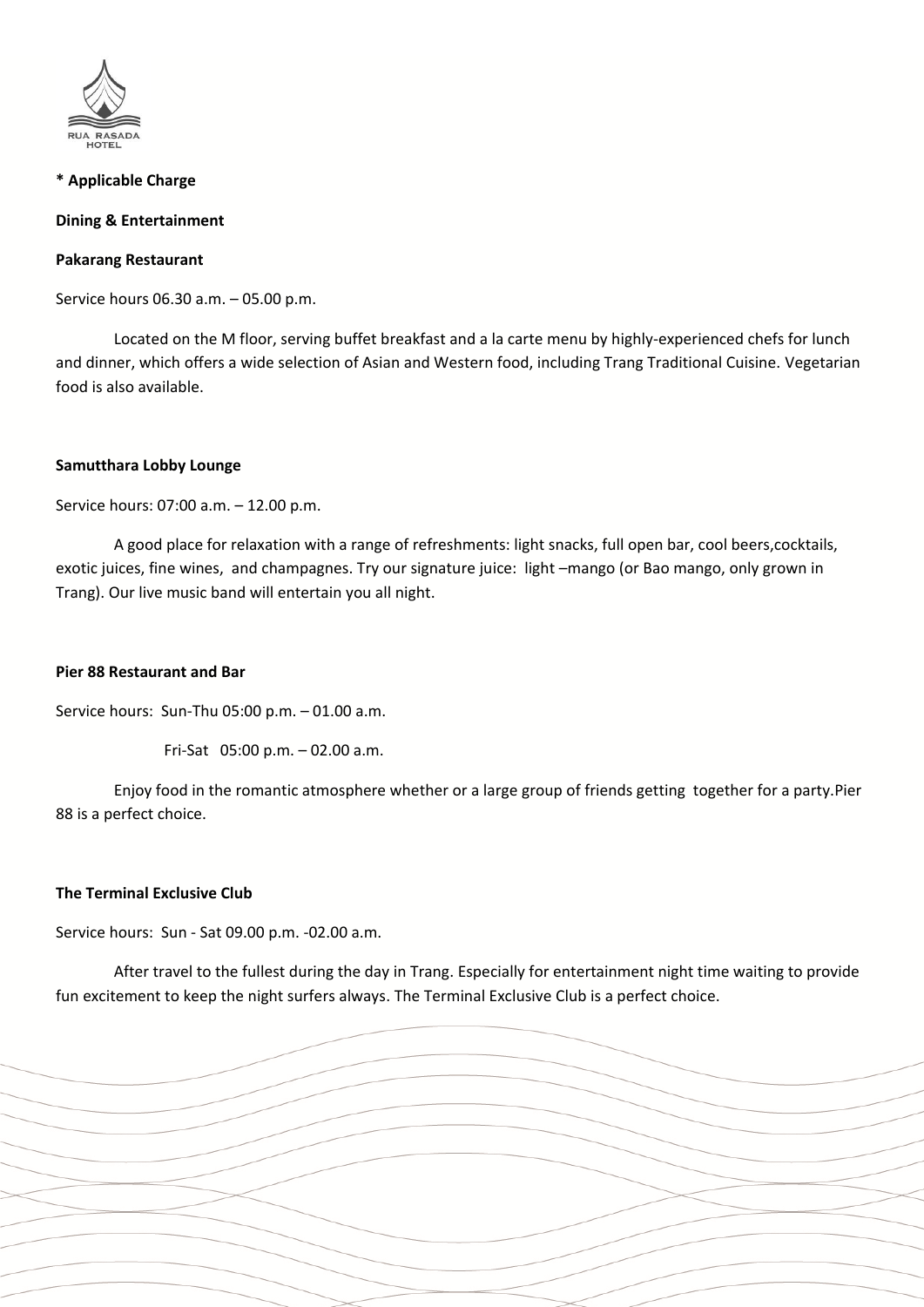

## **The Let's Relax Spa Experience**

Service hours: 11.00 a.m.- 08.00 p.m.

 Immerse in the Authentic Thai Spa Experience through the Five body Senses, from the moment you stepped in. With over 20 years of experience in the spa industry serving over 6 million customers. Let's Relax Spa's treatments combined different healing practices from the traditional Thai Massage to Swedish massage to modern healing techniques with the use of western spa technologies, providing different types of treatments including; Aromatic Hot Stone Massage, Aromatherapy Oil Massage, Thai Herbal Massage, Foot & Hand Reflexology, Back & Shoulder Massage, Facial Relaxation, Body Scrub, and Body Wrap.

#### **Fitness Center**

Service hours: 07.00 a.m.-09.00 p.m.

 Adjacent toThe Let's Relax Spa is the place you can keep yourself fit and firm with our exercise equipment.It provides separate sauna rooms for men and women. Within the same location, you can choose to enjoy among our swimming pool, fitness center, and The Let's Relax Spa Experience.

## **Swimming pool / 1.20 m. and 60 cm.**

Service hours: 07.00 a.m.-07.00 p.m.

Outdoor swimming pool and children pool (Salt Chlorination Pool System) with Jacuzzi and

swim-up bar

#### **Tennis courts**

Service hours : 07.00 a.m.- 07.00 p.m.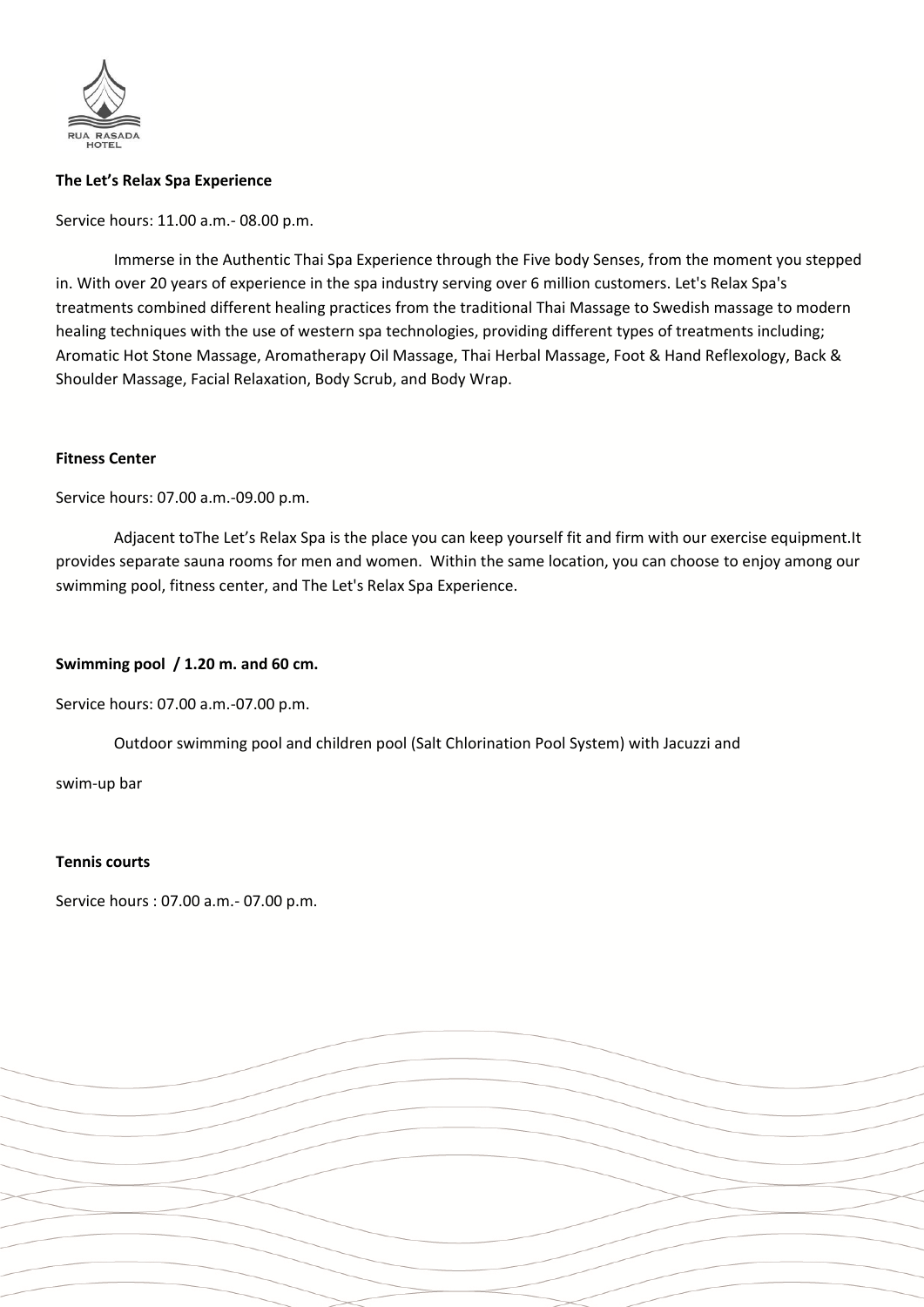

## **Meetings & Conferences**

 Rua Rasada Hotel is best served for MICE purposes. All rooms are elegantly designed, suitable for multipurposes. Grand Ballroom with 250 square meters foyer area, located on the third floor, is for both business purposes and special ceremonies i.e. wedding, reception party, etc. 10 function rooms, equipped with high-standard and professional presentation aids and facilities, for different sizes of attendants from 10 up to 1,800 persons, are also provided to meet customers' needs and requirements.

Audio & visual equipment and presentation aids

| - LCD / Slide projector        | - VCD, DVD player                                                       |
|--------------------------------|-------------------------------------------------------------------------|
| - Hi-speed internet access     | - Screen                                                                |
| - Light & sound system         | - Floral Decoration                                                     |
| - Wedding ceremony arrangement | - Podium                                                                |
| - Audio-visual system          | - Multi system / TV & VDO                                               |
| - Flipchart / Easels           | - Dance floor                                                           |
| - Registration desk / Sofa set | - Conference Microphone                                                 |
| Band                           | Microphone: stand, table, clip and wireless<br>$\overline{\phantom{a}}$ |

- White board

Other special equipment is also available upon request.